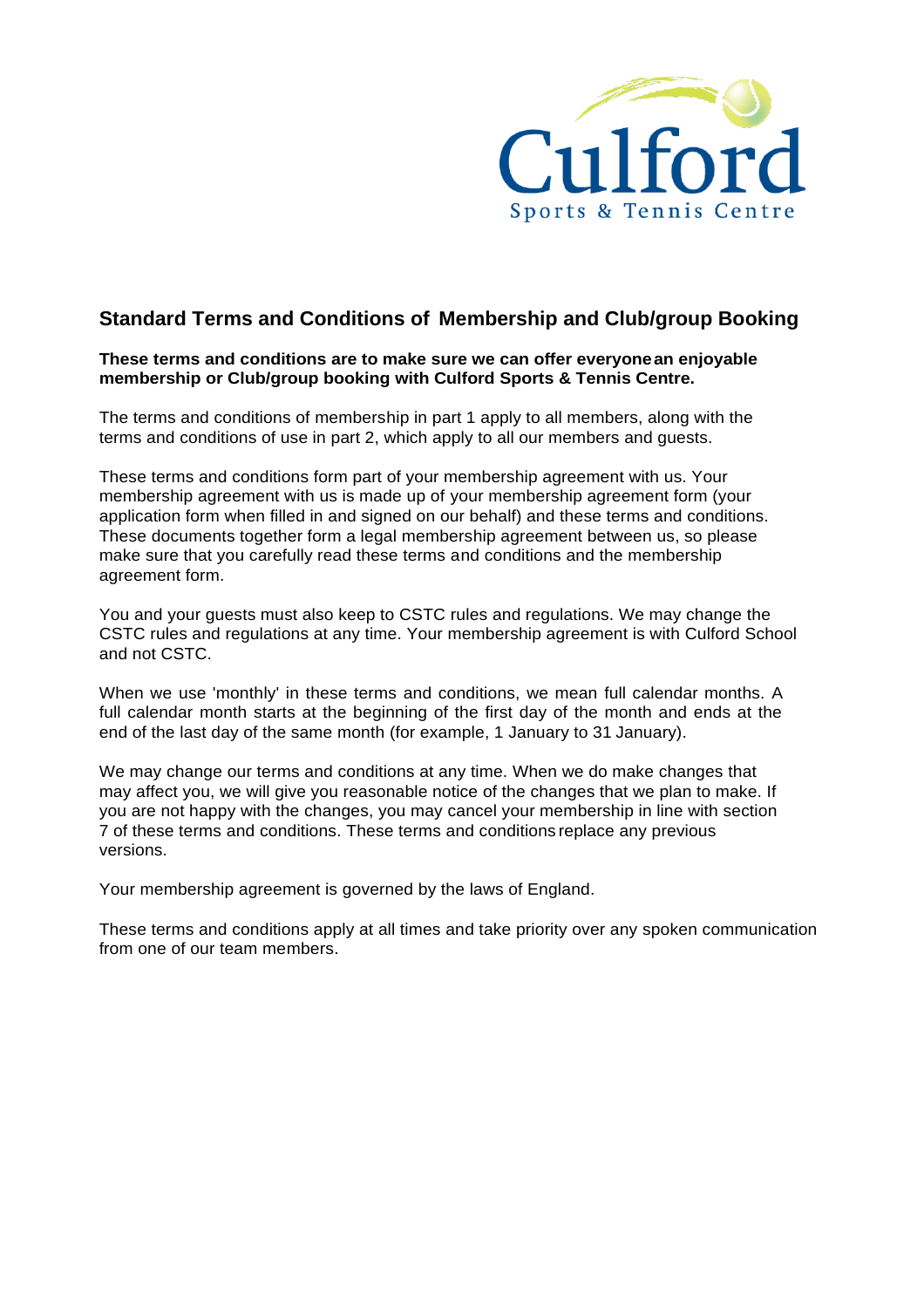# **Part 1**

## **Culford Sports & Tennis Centre Membership Agreement**

THIS IS AN IMPORTANT DOCUMENT THAT YOU SHOULD READ. It sets out the terms and conditions of membership of the Culford Sports & Tennis Centre ("CSTC"). It is a legally binding agreement between you and Culford School Trading Trust. All memberships are for a minimum period of 12 months. If you apply for membership you will be obliged to pay membership fees for a full 12 month period even if you stop using our facilities, save in exceptional circumstances detailed below.

## **1. What we provide**

a. We have a fitness suite and facilities for tennis, badminton, table tennis and swimming. You are welcome to visit Culford Sports & Tennis Centre to inspect the facilities before deciding whether to apply for membership. We update and alter the facilities from time to time.

b. Our opening hours are displayed at the Culford Sports & Tennis Centre and online at [www.culford.co.uk. W](http://www.culford.co.uk/)e reserve the right to change opening hours but will endeavour to ensure that the new times are suitable for our members.

c. Subject to causes outside our control our facilities are available for use by members during advertised opening hours. Some facilities have to be booked in advance and again details of this are displayed at the Culford Sports & Tennis Centre and online at [www.culford.co.uk.](http://www.culford.co.uk/) Equipment in the fitness suite is not pre booked but, as with any fitness suite, may be in demand at busy times.

d. Each member must comply with the rules of the Culford Sports & Tennis Centre, which rules are designed to ensure the health, safety and enjoyment of all members. A copy of the rules accompanies this document. If the rules are amended the amendment will be displayed at the Culford Sports & Tennis Centre.

## **2. Membership Categories and Fees – Terminating Membership**

a. We offer three categories of membership; Platinum, Gold and Silver.

b. Platinum members enjoy free use of all facilities. Members can pay their fee annually or monthly. All platinum members who pay monthly commit to membership for a minimum initial period of 12 months. If you are accepted as a platinum member you will therefore be obliged to pay the monthly fee for at least 12 months from the date your membership starts, whether or not you continue to use our facilities. After those 12 months you may terminate on one month's written notice.

c. Gold Sports members enjoy free use of all facilities except indoor tennis, which is not included. Members can pay their fee annually or monthly. All gold members who pay monthly commit to membership for a minimum initial period of 12 months. If you are accepted as a gold member you will therefore be obliged to pay the monthly fee for at least 12 months from the date your membership starts, whether or not you continue to use our facilities. After those 12 months you may terminate on one month's written notice.

d. Gold Tennis members enjoy free use of the indoor and outdoor tennis facility. Members can pay their fee annually or monthly. All gold members who pay monthly commit to membership for a minimum initial period of 12 months. If you are accepted as a gold member you will therefore be obliged to pay the monthly fee for at least 12 months from the date your membership starts, whether or not you continue to use our facilities. After those 12 months you may terminate on one month's written notice.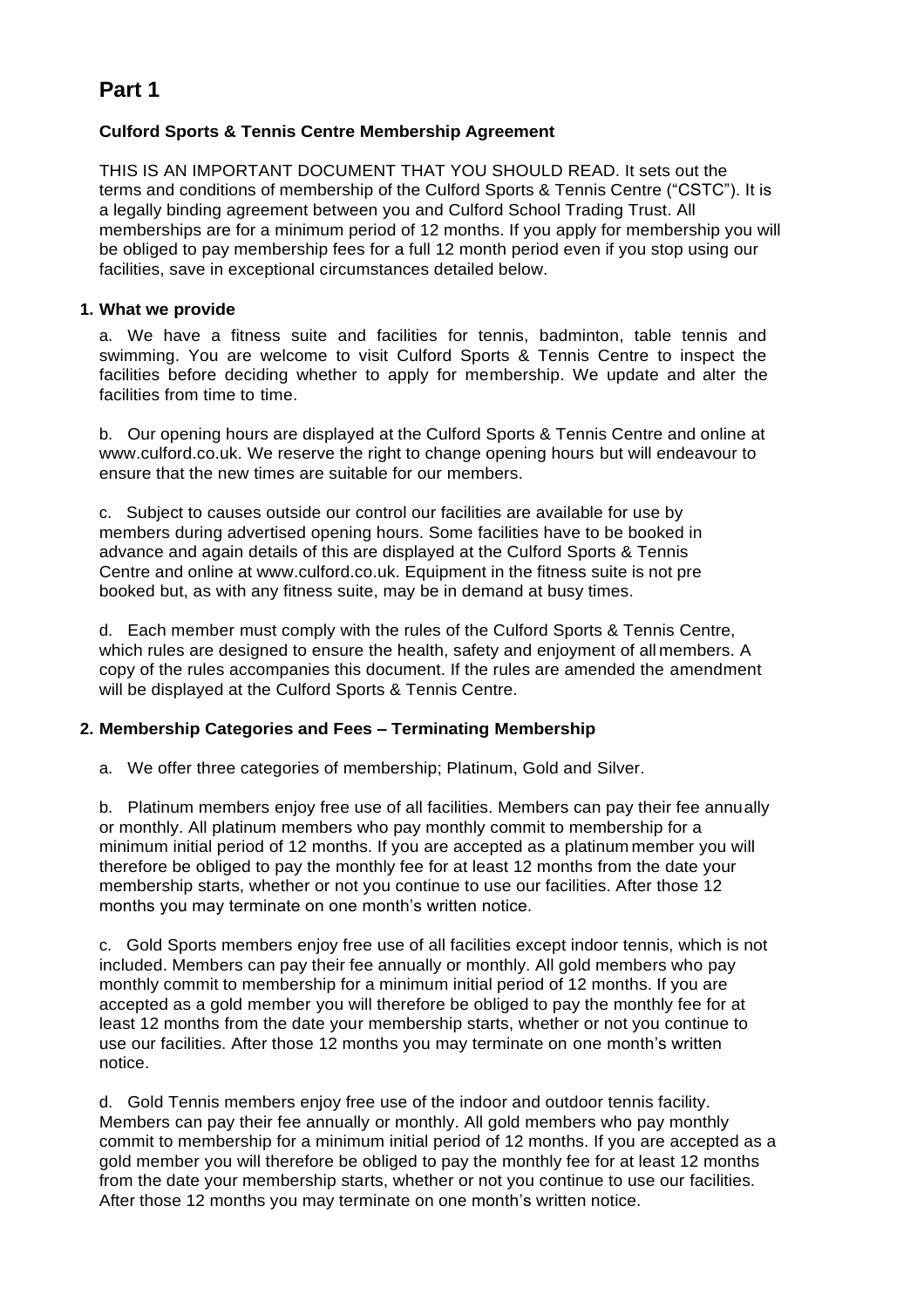e. Silver membership is on an annual basis. Members pay an annual fee and then pay separately for the use of each facility.

f. All fees are displayed at the Culford Sports & Tennis Centre and online at [www.culford.co.uk F](http://www.culford.co.uk/)ees may be subject to reasonable increases from time to time. Fee increases are applied to current members but we endeavour to limit the number of increases to one per year.

## **3. Changing Membership Category**

a. You may apply to upgrade your membership at any time. If we accept your application you will be obliged to pay the fee appropriate to that membership as from the date of our acceptance.

b. Once you have held Platinum or Gold membership for the initial 12-monthperiod you may apply to downgrade your membership by serving one month's written notice. If we accept your application your membership fees shall reduce from the date of our acceptance. If we do not accept your application we will remind you of your right to either cancel or continue your membership. You may not downgrade Platinum or Gold membership during the initial 12-month period; by applying for Platinum or Gold membership you commit to that minimum period.

## **4. Applying for Membership**

a. Applications for membership must be made on our application form, accompanied by a completed direct debit mandate for membership fees. We are members of the Direct Debit Scheme Guarantee and we comply with its provisions.

b. We do not charge an initial joining or administration fee.

c. We are not obliged to accept any application. If we accept we will notify you and your membership will start on the date stated in that notification.

d. We will also advise you of when your membership fees are due. Payment must be made by that date.

## **5. Direct Debit and Administration Costs**

a. You must maintain a current direct debit mandate throughout your membership.

b. If you fail to do so, if a payment is late, the direct debit fails, you lose your membership card or breach this Agreement in any other way you must reimburse any reasonable administration costs (including staff time) incurred by us as a result.

## **6. Membership Cards etc**

a. Your membership is personal to you (and your family if it is a family membership) and may not be transferred to any other person.

b. You must not allow any other person to use your membership card.

c. The extent to which you may bring guests is stated in the rules of the Culford Sports & Tennis Centre displayed at the Culford Sports & Tennis Centre and online at [www.culford.co.uk](http://www.culford.co.uk/)

## **7. Suspending your Membership**

a. In any of the following circumstances you may suspend your membership with us.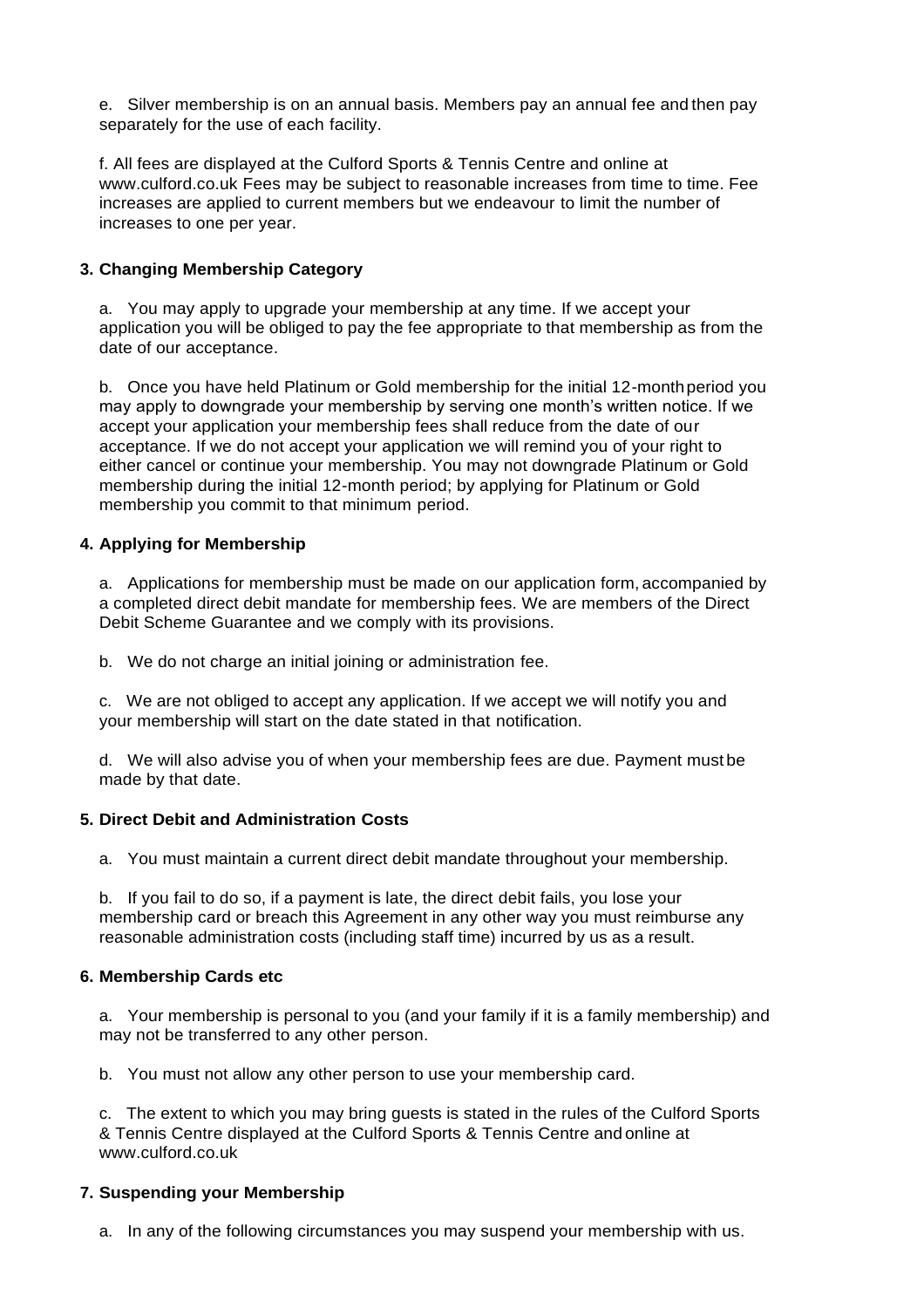i. If you are medically advised to not use any of our facilities due to injury or illness;

ii. If you lose your job or livelihood and thereby become unable to pay for your membership;

iii. If you move home to a location that is more than 15 miles from Culford; or

iv. If your place of work is relocated to a location that makes it impossible for you to attend the Culford Sports & Tennis Centre during advertised opening hours

b. To suspend membership you must send written notice to us detailing your circumstances and must also provide supporting evidence if we ask for it. You can resume membership by sending a further written notice. It is your responsibility to ensure that you are fit enough to resume membership.

c. Family memberships cannot be suspended in part. The circumstances described above must apply to the principal family member.

d. During a period of suspension you may not use the facilities at Culford Sports & Tennis Centre. We will not refund payments already made, but will not take further direct debits from you until your membership resumes.

e. If the circumstances continue for more than three months you may also terminate your agreement under clause 8c below

#### **8. Ending your agreement with us**

a. Gold and Platinum monthly Members may end their agreement with us after the initial 12 month period, on one month's written notice. Annually paid memberships expire after one year unless they are renewed with payment by the member.

b. Silver Members expire after one year unless they are renewed with payment by the member.

c. You may end your agreement with us by giving written notice if the circumstances described in clause 7a have applied for at least three months.

d. We may terminate your membership if you, one of your guests or family members does not comply with the rules of the Culford Sports & Tennis Centre or if you do not comply with this Agreement. We will give written notice of such termination. We will not refund payments made prior to termination but will not take any further fees.

#### **9. Exclusion Of Liability**

a. Please do not bring valuables to the Culford Sports & Tennis Centre. Please ensure that your car is appropriately insured. We are not liable for loss or damage to any of your personal effects or to your car, except to the extent that such loss or damage is directly caused by our staff.

b. It is your responsibility to ensure that you are fit enough to use our facilities and that you understand how to use them safely.

c. We accept liability for death or personal injury caused by our negligence.

## **10. Complaints**

a. Your enjoyment of the Culford Sports & Tennis Centre is a priority to us. If you have a complaint please raise it with a member of the team.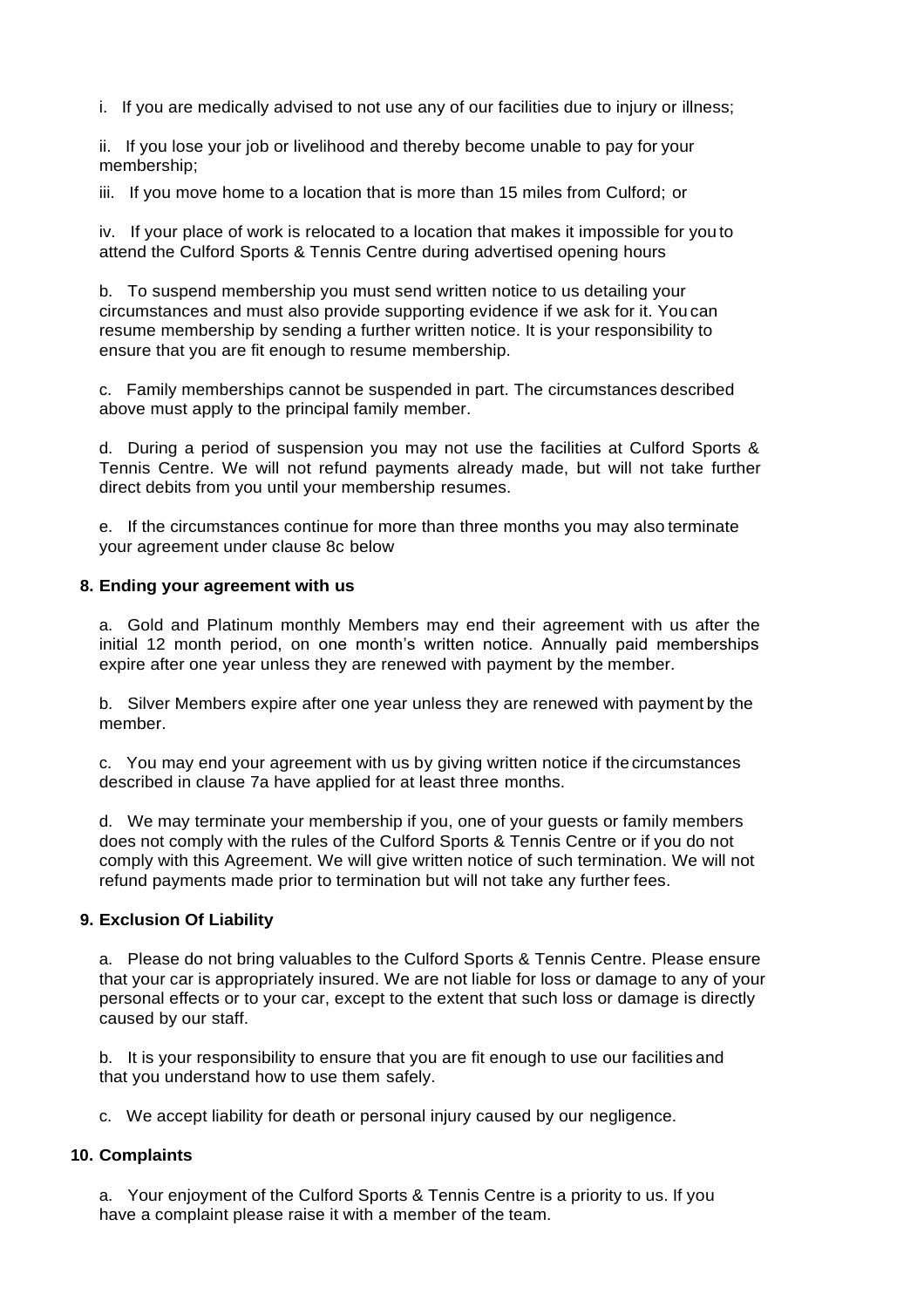b. If you are not satisfied please raise it in the first instance with the Sports & Tennis Centre Operational Manager and if still not resolved with the Culford School Operations Director.

#### **11. Data Protection**

a. In this clause, data protection laws means legally binding laws, rules or regulations concerning the protection of personal data, including the General Data Protection Regulation and The Data Protection Act 2018.

b. You agree that we may use the data that you provide to us to administer your membership and to make you aware of events and promotions at Culford School.

c. Hiring groups and Clubs agree that the Company and the Hirer are Data Controllers in respect of the personal data shared in connection with this Agreement.

d. Each party shall only use the personal data shared with it by the other party for the purpose of complying with its obligations under this Agreement, and for the purpose of doing all things and taking all steps reasonably necessary or incidental to the hire of the Accommodation by the Hirer (the data sharing purposes).

e. Both parties shall comply with all their respective obligations under data protection laws applying to them, please see [Culford School Privacy Notice](https://www.hsl.gov.uk/media/187048/unison11192.pdf) on how your personal data is processed.

- f. each party shall:
- ensure that it has given all necessary notices, and has lawful ground, to enable lawful transfer of the relevant personal data to the recipient;
- not disclose personal data transferred to it to any third party, other than as reasonably necessary to achieve the data sharing purposes;
- to provide information to professional advisers such as lawyers, insurers, human resource advisors, accountants and health and safety consultants;
- Government authorities such as HMRC, police or the local authority
- appropriate regulatory bodies such as ICO; HSE or as required or permitted by law;
- ensure that it has in place appropriate technical and organisational security measures, to protect against unauthorised or unlawful processing of personal data and against accidental loss or destruction of, or damage to, personal data, appropriate to the harm that might result from the unauthorised or unlawful processing or accidental loss, destruction or damage and the nature of the data to be protected, having regard to the state of technological development and the cost of implementing any measures.

g. A party shall promptly notify the other if it becomes aware of a data security breach affecting personal data transferred to it by the other party.

#### **12. Your right to cancel this Agreement**

a. If you have applied for membership without first visiting Culford you will be entitled to cancel your membership (under Distance Selling Regulations that apply in that situation). The right to cancel does not arise if you have visited Culford.

b. On cancellation we will refund all payments made by you and your application will be treated as never having been made.

c. Should you wish to cancel please either write to us or email us stating that you wish to cancel. Your notice must arrive within seven "working days" of the day on which we tell you that we have accepted your application for membership BUT note that you cannot cancel once you have used our facilities; even after one visit the cancellation right ends.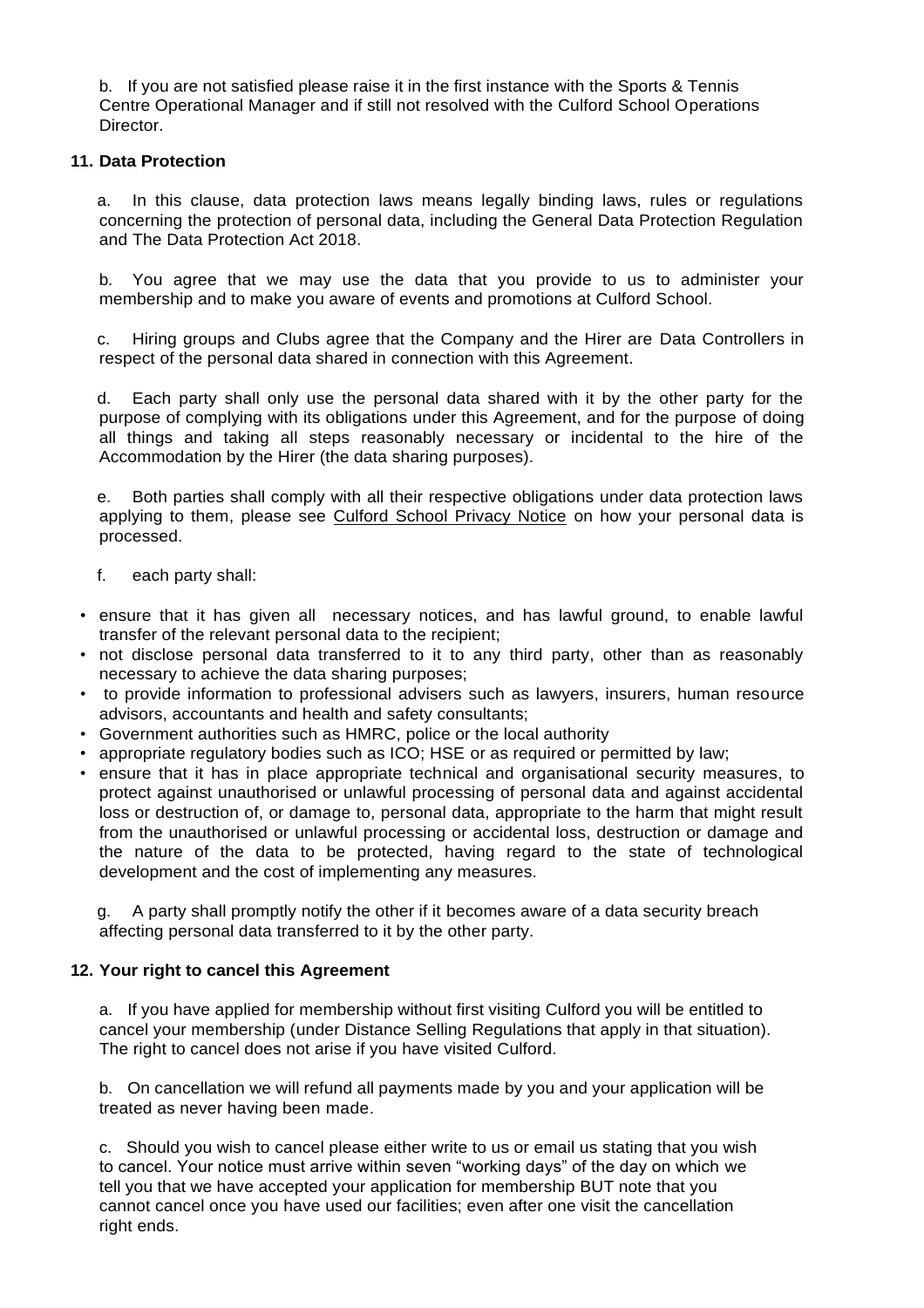d. For this purpose only "Working Days" excludes weekends and public holidays.

## **13. Notices**

a. Wherever this Agreement requires you to give "written notice" you can do so by post to Culford Sports & Tennis Centre, Culford School, Culford, Suffolk. IP28 6TX by email to [sportscentre@culford.co.uk o](mailto:sportscentre@culford.co.uk)r by leaving the notice with a member of staff at the Culford Sports & Tennis Centre.

# **Part 2**

## **Terms and conditions of use**

## **1. General - putting your health and safety first**

1.1 As your safety is our main priority, you are not allowed to bring crockery, glass or food into the gym, changing rooms, fitness studios, racket-sports courts or swimming pool areas.

1.2 No pets, other than guide dogs, are allowed in CSTC.

1.3 To protect all our members' and guests' safety, any person visiting or using CSTC or otherwise being on the school premises must pay particular attention to all notices and signs relating to health and safety matters. If you do not understand a notice or sign, please ask one of our team members at CSTC.

1.4 Fire exits are clearly marked throughout the CSTC and must not be interfered with. If the fire alarm goes off, you must leave the premises through the nearest safe exit and make your way to the assembly point outside.

1.5 You are not allowed to smoke at CSTC.

1.6 While you are at CSTC or using CSTC facilities, we expect you to behave appropriately, respectfully and politely at all times. We have the right to prevent you entering CSTC or to ask you to leave if we think that your behaviour or appearance is not suitable.

1.7 You must dress appropriately depending on the place and time of day.

1.8 Food may be eaten in the lounge area but all waste or litter mustbe disposed of in the bins provided

1.9 You must follow the rules and regulations which apply at CSTC

## **2. Your children's health and safety**

2.1 All children (those people under 16) must be accompanied by an adult. An adult member is a member over the age of 18 who has signed up to a membership of at least three full calendar months.

2.2 Children over the age of seven may not enter the changing rooms or other areas reserved for the opposite sex, whether or not they are accompanied by a member.

2.3 Only members over 16 may only use the gym or other fitness facilities.

## **3. Facilities**

3.1 Our opening times are displayed in the reception area. If we make changes to the opening times, we will display them in CSTC on the 'what's on board'.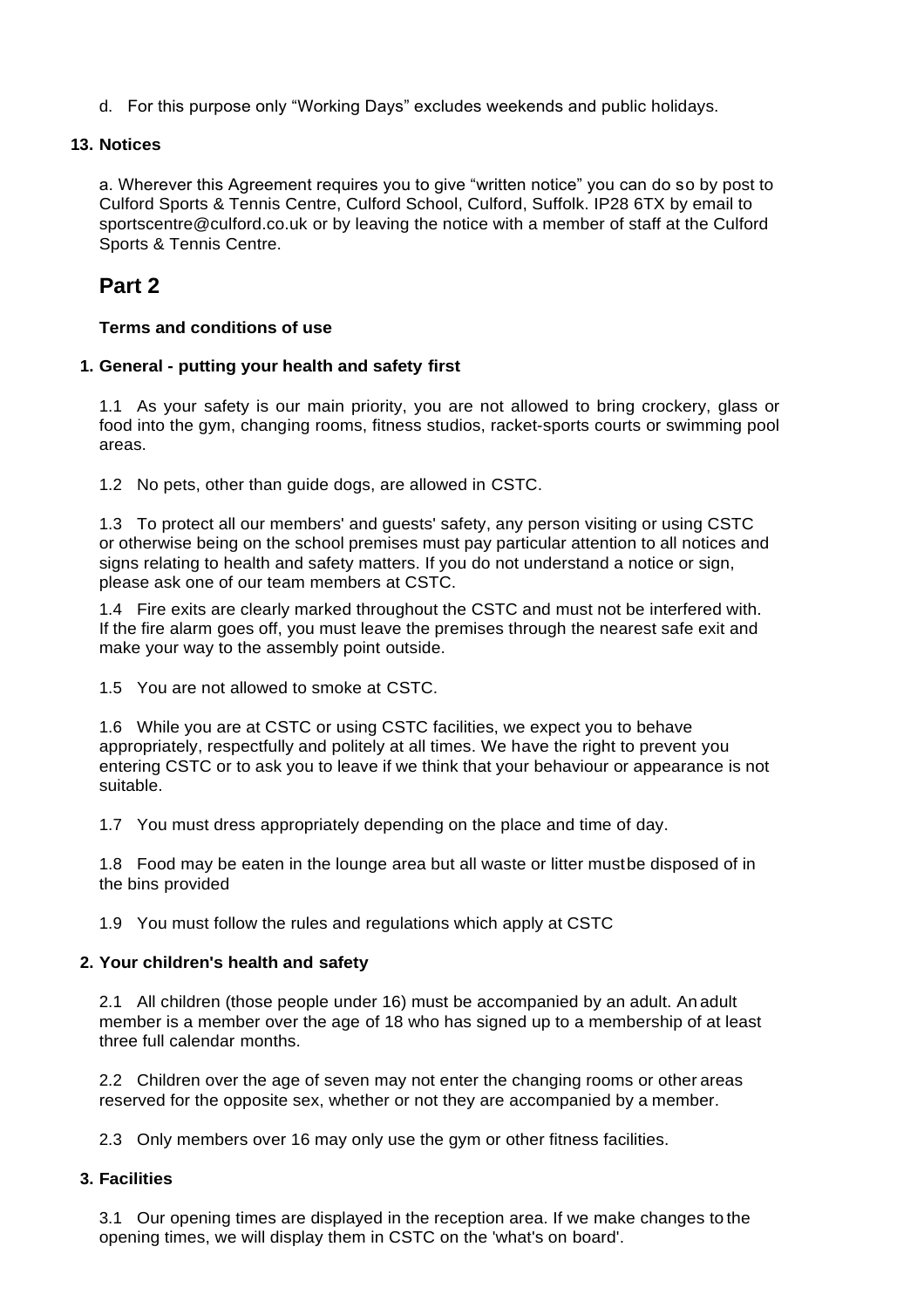3.2 You are entitled to use the facilities available under your relevant category of membership or, if you are a guest, you will be entitled to use those facilities you were told about when you came into CSTC.

3.3 We may, at times, withdraw all or some of its facilities for certain periods of time to carry out cleaning, repairs, alterations, maintenance or security work or for reasons that are beyond our control. We will communicate this in the CSTC reception area.

3.4 Facilities are available on a 'first come, first served' basis and we are not responsible if any piece of equipment, facilities or services are temporarily unavailable when this is due to another member using them or the maximum capacity (for example, the maximum number of people allowed in the pool or in an exercise class at the same time) of equipment, facilities or services has been reached.

## **4. Member and Block Club and Group Bookings**

4.1 Members can book certain facilities at CSTC in line with the booking rights outlined in a specific membership category Please ask at reception.

4.2 If you are a member, you may make a booking by phone or in person at CSTC reception as long as you are able to quote your valid membership number and arrange payment for classes, facilities or courses that require payment in advance.

4.3 You may need to pay for your booking at the time you make it. Once youhave made a booking and paid for it, you are not entitled to a refund unless the activity does not take place.

4.4 It is your responsibility to pay the coaches for any lessons you have booked.

4.5 We do not pay refunds on block bookings (in other words, when you have paid beforehand for a number of sessions or courses).

4.6 We may, at times, set aside facilities for tournaments, exhibitions or other social activities. We will endeavour to give notice if this affects an ongoing Club/Group booking however this may not always be possible.

4.7 Clubs and formal hiring groups should be affiliated to the respective sports governing bodies and must have public liability insurance in place to cover their activity.

4.8 Safeguarding and Child Protection. If a hiring Club or group includes any children or the Hirer is providing any services to children they must have policies and procedures in place to ensure children's safety. Any Risk Assessments and DBS certificates required by the Hirer must be supplied to the Company upon request.

Hirers must have procedures in place to ensure that they liaise with the Company on any matters relating to Safeguarding and Child Protection that occur during the period of hire where appropriate.

## **5. Car parking**

5.1 Where car parking is available, you must park your car in the marked areas only and not on any grass area or blocking service roads. We do not guarantee that car parking is always available.

5.2 You park your car on CSTC premises at your own risk. We do not accept liability for any loss or damage to your car unless it is caused by something we have done or failed to do.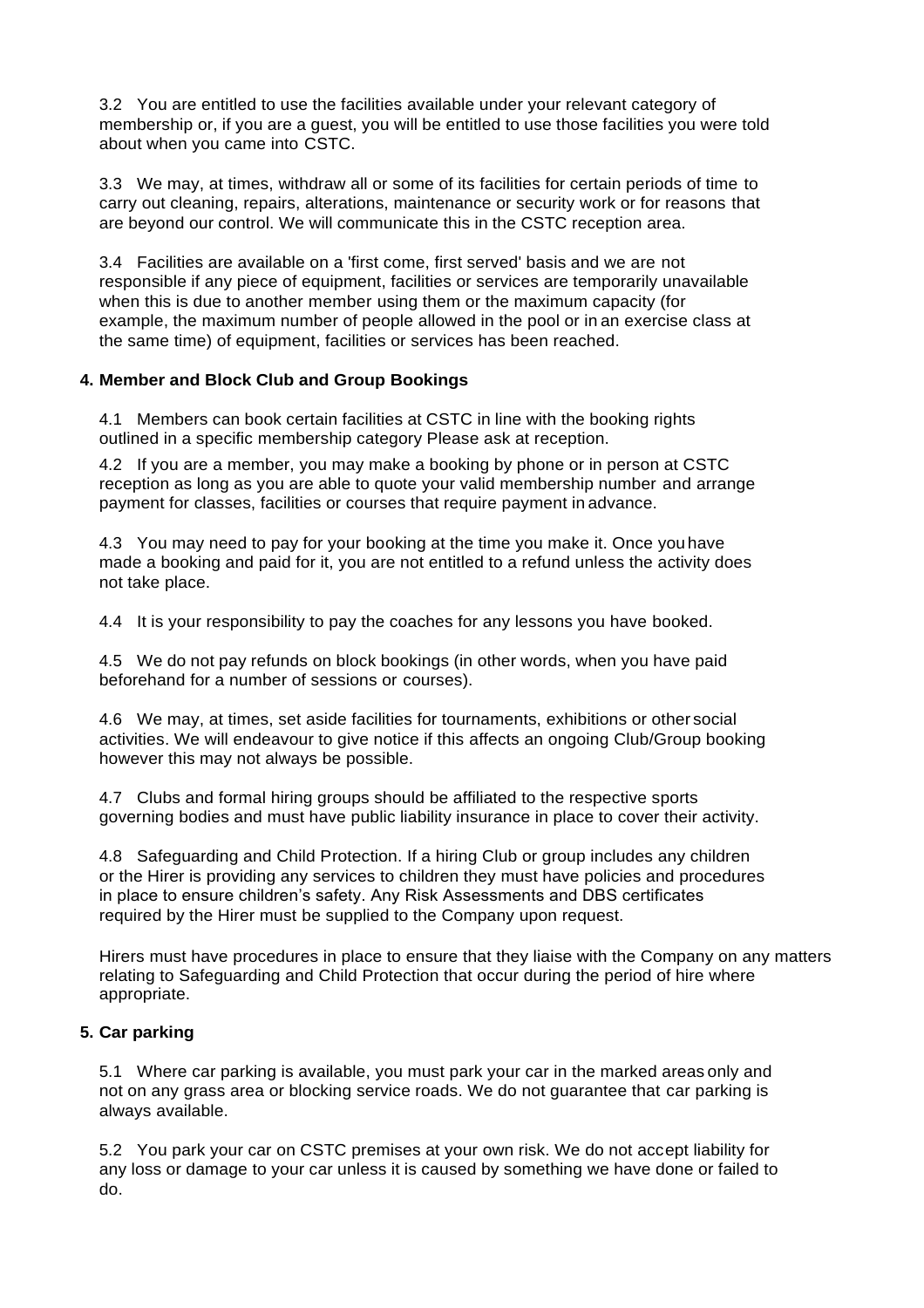#### **6. Gym and fitness facilities**

6.1 The following guidelines apply to make sure you use the gym and fitness facilities safely.

6.2 Before you start using the gym or fitness equipment, you must fill in a pre- exercise questionnaire (PEQ) and have a supervised gym induction session with one of our qualified fitness advisors.

6.3 If you have any concerns about your physical condition, you must not do any strenuous physical activities without first getting medical advice.

6.4 We may refuse you access to the gym and fitness facilities if we consider your health to be at risk by using these facilities.

6.5 You must tell the general manager or qualified fitness advisor if there are any circumstances affecting your health that may be made worse through continuing to use the gym or fitness facilities. You should continue to keep this information updated throughout your membership or the period you use the gym or fitness facilities.

6.6 You must not use any piece of gym equipment without being shown how to use it by a qualified fitness advisor.

6.7 We may refuse you entry to an exercise class if you are more than five minutes late for the class.

#### **7. Racket-sports facilities**

7.1 To help us keep the racket-sports facilities in good condition, you must wear nonmarking shoes (shoes that do not leave a mark on the floor) on the Sports hall floor.

7.2 Use of the indoor tennis centre can only be done with strict adherence to the membership details.

7.3 Any Sport Centre member using the Indoor Tennis Centre without prior arrangement and/or payment will pay the guest rate for court hire for one hour and will be removed from the tennis centre. A repeat of this action will lead to the cancelation of the membership in line with CSTC protocol.

7.4 Any Sports centre member will be able to hire the indoor tennis centre; the court hire will be at the cost outlined for that of a guest/none member.

7.5 Tennis Centre members will be allowed to hire additional facilities in CSTC but will do so at the same rate as a guest/ none member.

#### **8. Swimming pool**

8.1 To make sure we provide high health and hygiene standards, you mustshower, using the showers provided in the changing areas, before entering the swimming pool.

8.2 You are only allowed to use balls, floats, armbands and other similar items in the areas and at the times that CSTC set aside for this purpose.

8.3 CSTC will only provide buoyancy aids (floats or pull bouys) for your children during swimming lessons.

8.4 You are not allowed to use snorkels, masks, fins or flippers in theswimming-pool areas accept during coached sessions.

8.5 You must only wear a swimming costume that is appropriate in public when you use